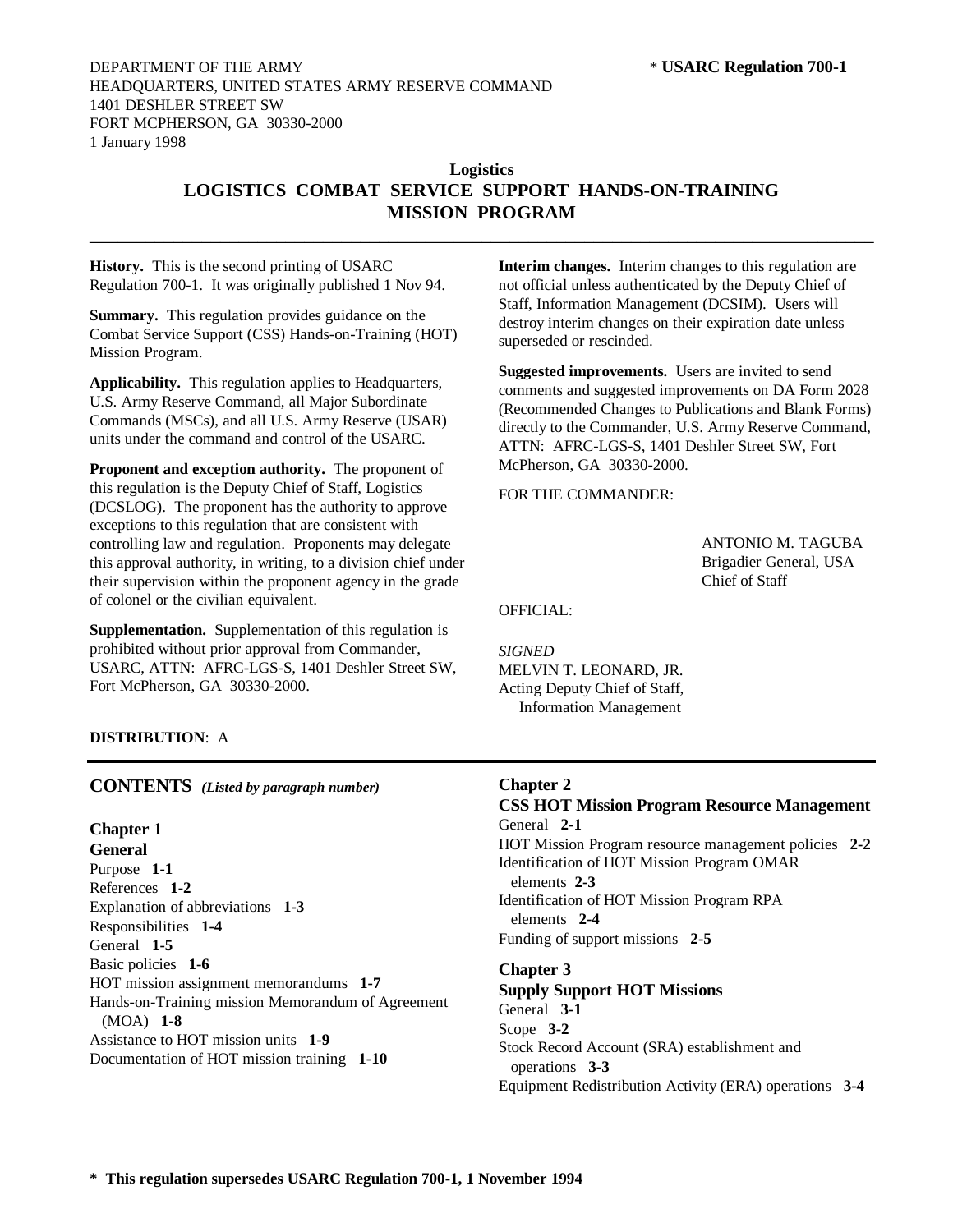Authorized Stockage List (ASL) establishment **3-5** ASL Review Board **3-6** ASL management **3-7** Disposition of ASLs upon mobilization **3-8** ASL inventories **3-9** ASL storage operations **3-10**

# **Chapter 4**

## **Maintenance Support HOT Mission**

General **4-1** Scope **4-2** Class IX Repairable Exchange (RX) Activity **4-3** Shop and bench stock **4-4** Workload **4-5** Class IX SSA **4-6**

**Chapter 5 Field Services HOT Mission**

General **5-1** Scope **5-2**

# **Chapter 1 General**

## **1-1. Purpose**

This regulation assigns responsibilities and prescribes policies and procedures for implementing the Combat Service Support (CSS) Hands-on-Training (HOT) Mission Program within the U.S. Army Reserve Command (USARC) and it's subordinate units. This program will be known as the CSS HOT Mission Program.

## **1-2. References**

Required and related publications are listed in appendix A.

# **1-3. Explanation of abbreviations**

Abbreviations used in this regulation are explained in the glossary.

## **1-4. Responsibilities**

a. The USARC Deputy Chief of Staff for Logistics (DCSLOG) will--

(1) Act as program manager for the CSS HOT Mission Program.

(2) Review and analyze the CSS HOT Mission Quarterly Reports (USARC Forms 57-R), RCS: RCLG-025 (see para 7-2) with the various functional area HOT mission representatives (i.e., Maintenance, Transportation, Systems, and Aviation) to identify training and workload trends for each MSC.

(3) Monitor HOT mission performance of these units assigned real support missions to ensure that the level of support to customer units meets established DA standards.

(4) Review, analyze, and validate MSC Reserve Personnel, Army (RPA) and Operation and Maintenance,

**Transportation HOT Mission** General **6-1** Scope **6-2 Chapter 7 CSS HOT Mission Reporting Requirements and Procedures** General **7-1** Instructions for completing USARC Form 57-R (Combat Service Support Hands-on-Training Mission Quarterly Report, RCS: RCLG-025) **7-2 Chapter 8 Productivity Based Training (PBT) Program** General **8-1**

Basic policies **8-2**

# **Appendix A** References **Glossary**

**Chapter 6**

Army Reserve (OMAR) funding requirements related to the CSS HOT Mission Program.

(5) Maintain a file for each MSC with approved HOT missions.

(6) Conduct assistance visits to MSCs and HOT mission units as required, or as requested, and provide the USARC staff program coordinator after action reports of visits.

(7) Brief the USARC staff on the status of the CSS HOT Mission Program, as required.

(8) Within resource capability co-host (with the DCSOPS) an annual CSS HOT Mission Program workshop.

b. The USARC Deputy Chief of Staff for Operations (DCSOPS) will--

(1) Appoint a HOT Mission Program coordinator.

(2) Monitor training programs and other documents pertaining to unit training.

(3) Ensure HOT Missions are included in the Yearly Training Plan (YTP) and the Yearly Training Calendar (YTC) for units with HOT Missions.

(4) Ensure procedures are followed for properly documenting METL and lanes and sustainment training within a unit.

(5) Within resource capability, co-host (with the DCSLOG) an annual CSS HOT Mission Program workshop.

c. The MSCs will--

(1) Establish a CSS HOT Mission Program at the MSC level.

(2) Appoint an MSC CSS HOT Mission Program Manager. A copy of the memorandum containing the appointment will be provided to this Headquarters, ATTN: AFRC-LGS-S (RCS exempt, AR 335-15, para  $5-2a(1)$ ).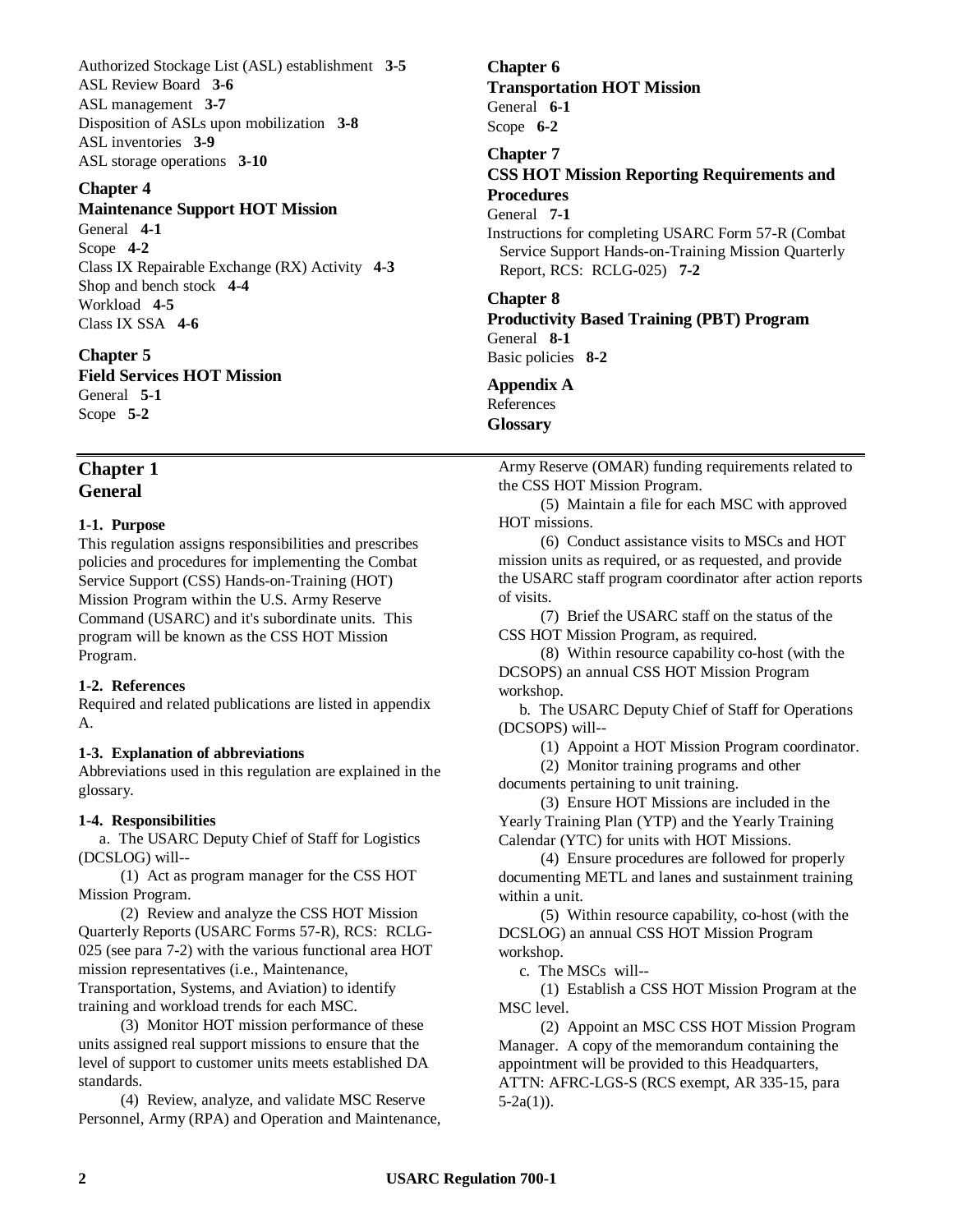(3) Approve assignment of CSS HOT missions within their respective commands. A copy of the assignment memorandum will be furnished to this Headquarters, ATTN: AFRC-LGS-S, as well as to the participating unit and their intermediate headquarters (RCS exempt, AR 335-15, paragraph 5-2a (6)).

(4) Coordinate the implementation of the CSS HOT missions that involve customer units or activities when different supporting installations and/or other MSCs are involved. In these cases, a Memorandum of Agreement (MOA) will be developed and signed by the appropriate commands. A copy of the MOA will be forwarded to Headquarters, USARC, ATTN: DCSLOG (RCS exempt AR 335-15, paragraph 5-2a(6)).

(5) Review and analyze CSS HOT Mission Quarterly Reports (USARC Forms 57-R), RCS: RCLG-025, identifying training and workload trends within the command. Apprise this Headquarters of any significant changes from the previous quarter or proposed changes for the ensuing quarter. Make comments in this area in the "remarks" section of the report. When necessary, recommend corrective action to the Program Manager at all levels of command. Negative reports are not required.

(6) Advise this Headquarters when a unit is added or removed from the CSS HOT Mission Program.

(7) Ensure intermediate commands provide administrative support to and supervise CSS HOT missions within subordinate units.

(8) Ensure that units properly document the MOS, METL, and lanes and sustainment training received through performance of the HOT mission using the procedures contained in this regulation, chapter 7.

(9) Program and provide the necessary RPA and OMAR funds to establish, operate, supervise, and evaluate HOT missions.

(10) Coordinate with the appropriate support installation, or the RSC with regional BASOPS responsibility, when developing HOT missions which cannot be accomplished at government-owned facilities to ensure projected lease costs are incorporated in that command's fiscal year (FY) budget report.

(11) Incorporate RPA and OMAR funds required to support HOT missions into the appropriate budget schedules (either Command Operating Budget (COB) or unfinanced requirements submissions) in accordance with the current fiscal year budget and unfinanced instructions/guidance.

(12) Ensure that problems related to a HOT mission unit (e.g., lack of mission-related work or manpower shortages) that cannot be resolved at the MSC level, are reported to this Headquarters.

(13) Ensure 50 percent of training is devoted to HOT mission-related training.

d. Intermediate Commands (Group or Battalion) will--

(1) Appoint an individual as program manager for their respective command to coordinate actions for HOT mission units within the group or battalion.

(2) Recommend prospective HOT mission units to the MSC for inclusion in the HOT mission program.

(3) Advise and assist HOT mission units in developing, implementing, and evaluating support missions.

(4) Review and analyze HOT mission reports (RCS: RCLG-025) to identify and evaluate training and workload trends in each unit.

(5) Participate in annual ASL inventories, review boards, and HOT mission unit evaluations.

(6) Ensure HOT missions assigned to subordinate units are correct in accordance with current doctrine and regulations.

(7) Ensure units properly document the MOS, METL, and lanes and sustainment training received through performance of HOT mission.

(8) Monitor workload within HOT mission units to ensure unit capabilities are not exceeded and that training needs are met.

(9) Review SOPs, training programs, and other regulatory documents pertaining to CSS HOT missions and forward a copy, with recommendations and comments, to the MSC for approval.

(10) Ensure that problems related to a HOT mission unit (e.g., lack of mission-related work or manpower shortage) that cannot be resolved at the intermediate command level are reported to the MSC for resolution.

(11) Monitor training performance within HOT mission units to ensure that a minimum of 50 percent of duty time of all personnel assigned to the program and who are present for duty is devoted to mission-related tasks. If this requirement cannot be met (e.g., due to lack of maintenance candidates to repair or lack of requisitions to process), the reasons will be noted in the "Commander's Narrative" section of the CSS HOT Mission Quarterly Report (USARC Form 57-R), RCS: RCLG-025.

(12) Review and analyze CSS HOT Mission Quarterly Reports (USARC Forms 57-R), RCS: RCLG-025), identifying training and workload trends within their respective command. Inform the MSC of any significant changes from the previous quarter or proposed changes for the ensuing quarter. Make comments in this area in the "Commander's Narrative" section of the report. When necessary, recommend corrective action to the commander of the HOT mission unit.

(13) Brief MSC representatives on the status of the HOT mission program in the battalion/group, as required.

(14) Visit each HOT mission unit, as needed.

e. HOT mission unit commanders or their designees will--

(1) Submit a copy of the proposed HOT mission to the USARC. As a minimum, the HOT mission description should include--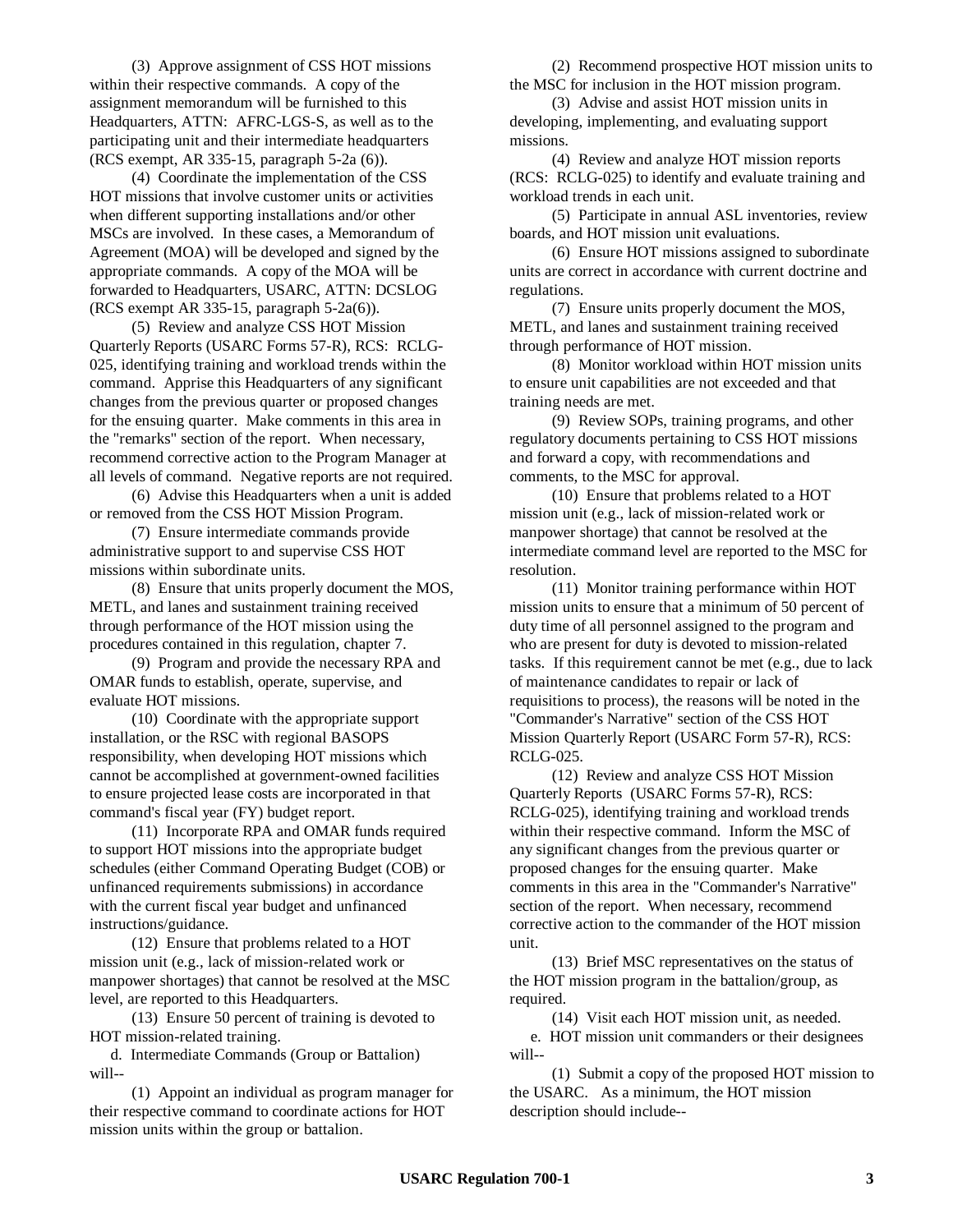(a) Type of HOT mission (e.g., Supply, Maintenance, Transportation).

(b) The training plan.

(c) Unit designation and MSC.

(d) Anticipated number of personnel trained.

(e) Location of HOT mission.

(2) Only request HOT missions after concluding that required tools, equipment, adequate work space or facility, and trained personnel are available to perform the mission.

(3) Conduct HOT missions in accordance with this regulation.

(4) Provide customer assistance to supported units and activities.

(5) Publish internal and external SOPs governing the unit's HOT mission and submit copies of the SOPs to the intermediate command for review.

(6) Preschedule IDT training locations to ensure personnel availability for continuous HOT mission support.

(7) Ensure that all personnel assigned to the mission and present for duty devote a minimum of 50 percent of the duty time to HOT mission-related tasks.

(8) Prepare the CSS HOT Mission Quarterly Report (RCS: RCLG-025), USARC Form *57-R* (see para 7-2), and submit a copy through channels to the MSC. Identify significant changes from the previous quarter or proposed changes for the ensuing quarter. Make comments in this area in the "Commander's Narrative" section of the report.

(9) Ensure proper documentation of METL and lanes and sustainment training received through performance of the HOT mission.

(10) Ensure the unit's HOT mission workload does not exceed unit capability, but is still adequate to meet training needs.

(11) Submit performance reports required by Army Regulations and other regulatory documents governing the specific mission.

(12) Ensure that mission-related problems (e.g., lack of mission-related work, manpower shortage) which cannot be resolved at the unit level are reported through command channels.

## **1-5. General**

a. Purpose. The purpose of the CSS HOT Mission Program is to provide training in military occupational specialty (MOS), Mission Training Plan, and sustainment training to soldiers of selected U.S. Army Reserve (USAR) units through the assignment and performance of specific, appropriate support missions. These units conduct the support missions primarily during inactive duty training (IDT) periods, but they can also be conducted during annual training (AT), year-round AT, and active duty for training (ADT). The CSS HOT mission units have authorization to provide support to designated Active Component (AC), Army National Guard (ARNG), and U.S. Army Reserve

(USAR) customer units and/or other approved agencies and AMC activities. However, such support will not interfere with, nor hinder, the training mission.

b. Objectives. The objectives of the CSS HOT Mission Program are to--

(1) Provide training in CSS skills using the Commander's METL.

(2) Sustain individual soldier's performance of technical MOS tasks.

(3) Train platoons/sections to perform *METL* specific missions.

(4) Prepare units to perform wartime support missions in a theater of operations.

(5) Provide training for selected staff elements at the intermediate command and at MSC level to manage, supervise, and evaluate the logistics support operations of the subordinate unit(s).

(6) Give MSC commanders the flexibility of augmenting or enhancing support capabilities of designated support activities (AMSA, ECS, installation, etc.) by providing specific types of logistical support as a direct result of HOT training missions.

(7) Maximize the number of units and unit personnel who receive sustainment training through performance of CSS HOT Mission training.

## **1-6. Basic policies**

a. When policies or procedures in this regulation are found to be in conflict with directives from subordinate commands, the provisions of this regulation will apply pending reconciliation of the conflicting instructions or questions. Higher command regulations have precedence. Report all instances of conflicting instructions or direct questions through the chain of command to this Headquarters, ATTN: AFRC-LGS-S.

b. Planning, programming, and budgeting will be in accordance with Army Management Systems procedures. Implementation will occur only when initial and sustainment costs are adequately resourced.

c. The MSCs will use assigned units to assist in meeting their internal logistics support requirements rather than relying totally upon fixed, non-deployable TDA support activities; e.g., Equipment Concentration Sites (ECS), Area Maintenance Support Activities (AMSA), and support installations. However, the training benefits derived by the performance of the CSS HOT mission is of prime importance; the generation of production is secondary. When making such assignments, the following conditions will be met:

(1) When assigning HOT missions to USAR CSS units at any level up to and including their full MTOE capabilities, base these HOT missions on support-specific missions listed in the appropriate METL*.*

(2) Assign HOT missions to units only after ensuring that required tools, equipment, work space or facility, and trained personnel are available to perform the mission.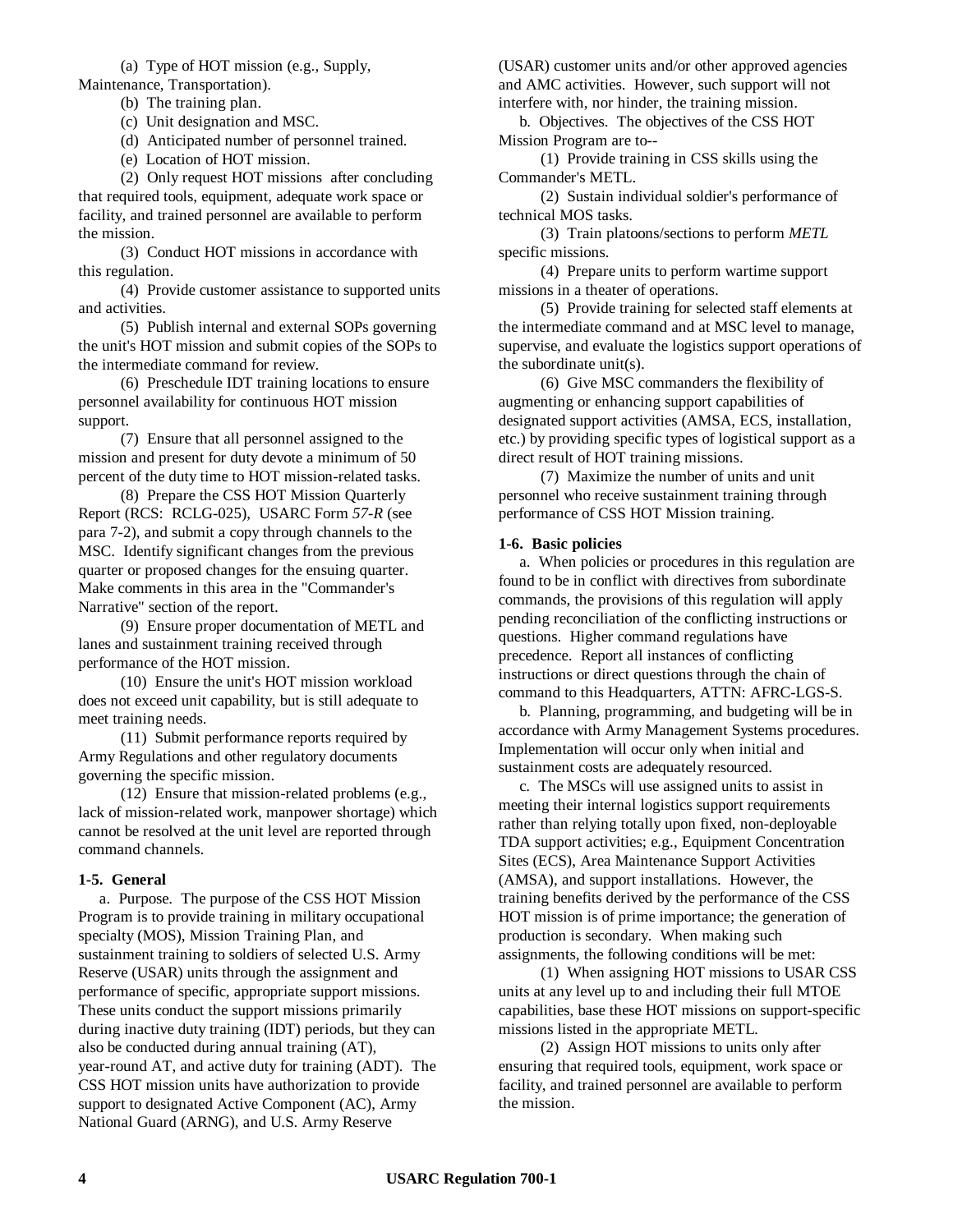(3) When HOT missions are undertaken, MSCs will ensure that, if the continuation of such mission is counterproductive to training or its performance is no longer feasible, the responsibility for the support mission reverts to the original activity without interruption or degradation of such support.

(4) Use Reserve personnel in executing all phases of the assigned support mission. Full-time unit support (FTUS) personnel are normally trainers, and will also be involved in the performance of the mission to provide continuity between IDT periods. However, use these personnel only when absolutely necessary, and not in lieu of drilling Reservists. Assignment of FTUS personnel for the sole purpose of conducting HOT missions is not authorized.

(5) For the purpose of this regulation, CSS HOT Mission workload is any support task specifically required by an MSC (such as movement, supply, services, maintenance, repair parts, water distribution).

## **1-7. HOT mission assignment memorandums**

a. The unit requesting a HOT mission will originate the request for assignment. The unit will prepare the request in memorandum format and submit it through the chain of command to the MSC commander, who is the final approving authority. Each request will include--

(1) Name of unit.

(2) Location of unit.

(3) Proposed mission.

(4) Requirement and justification for all OMAR and RPA funds to be used in establishing and operating the HOT mission.

(5) Personnel strength.

(6) Statement of adequacy of facilities.

(7) Proposed methodology for assessing unit performance and achieving the stated training objective.

(8) Units to be supported. Indicate how these units are currently supported, independent of the HOT Mission Program.

(9) Statement of training objective for the unit in terms that indicate the unit is attempting to enhance unit training readiness.

(10) Identification of mission essential task(s) to be trained, aligning them to the METL. Review and redefine where necessary, on an annual basis.

(11) Internal SOP.

(12) External SOP (including customer list).

b. Prior to approval of the request, the MSC logistics and training staffs will review and validate the proposed mission to ensure it meets the following requirements:

(1) Availability of adequate internal and external SOPs.

(2) Unit's assigned strength is sufficient to perform the proposed mission.

(3) The proposed mission is consistent with the mission as stated in the MTOE of the unit and it will provide MOS sustainment training to the majority of unit personnel.

(4) Resource requirements are valid and channels/methodology for disbursement of funds are/is identified.

(5) Funding and the projected training meets the USARC Commander's guidance and are within established priorities.

(6) The mission supports WARTRACE requirements.

(7) Coordination is made with support installation(s) and other MSCs, as appropriate, to ensure that support to customer units are not interrupted or degraded. If the support to be provided is not the total mission, the remainder continues to be performed by the responsible activity.

c. When requirements outlined above are met and both the logistics and training staffs concur with the establishment of the HOT mission, the MSC will issue an approval memorandum. This memorandum will serve as the authority for the unit to have an operational HOT mission. Provide a copy of all approval memorandums to Headquarters USARC, ATTN: AFRC-LGS-S (RCS exempt, AR 335-15, para 5-2a(6)).

## **1-8. Hands-on-Training mission Memorandum of Agreement (MOA)**

a. When a HOT mission unit provides support to a customer in another MSC, the supporting MSC will prepare an MOA. The MSC of both the supporting and supported unit(s) will sign the MOA. Furnish a signed copy of the MOA to this Headquarters, ATTN: AFRC-LGS-S, and to the Directorate of Logistics (DOL) of the support installation, if the installation is also affected (RCS exempt, AR 335-15, para 5-2a(6)).

b. The MSCs will review, approve, and sign the MOA in the following order:

(1) The MSC having a unit that will provide support.

(2) The MSC(s) of the unit(s) receiving the support.

c. If support is provided to ARNG or AC units, the MSC of the supporting unit will develop and sign the MOA with the State Adjutant General Office or the installation commander of the AC unit.

#### **1-9. Assistance to HOT mission units**

Assistance for the establishment and operation of logistics support missions, if needed, may be obtained from the following agencies, both inside and outside of the USAR chain of command:

a. Headquarters, USARC (DCSLOG, DCSOPS, DCSFOR, DCSENGR).

b. Readiness Groups.

c. USARF schools.

d. Army service school Mobile Training Teams (MTTs).

e. AMC Logistic Assistance Office (LAO) or support installations.

f. Support installations.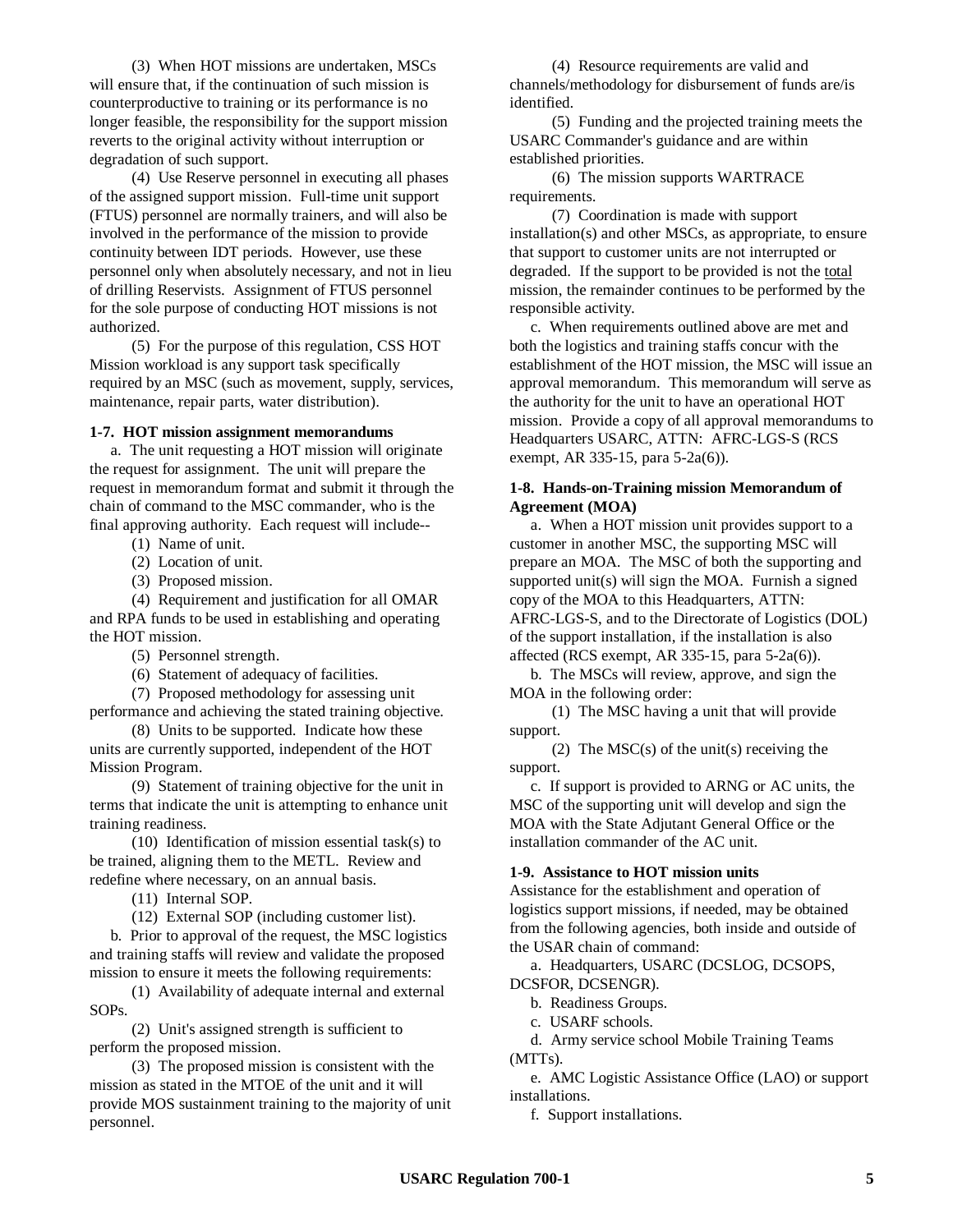g. Customer Assistance Office (CAO) in the Installation Supply Division, DOL.

## **1-10. Documentation of HOT mission training**

a. Logistics units with an assigned operational HOT mission will use both of the following documents to record MOS sustainment training provided to individuals through performance of the HOT mission:

(1) Unit training schedule.

(2) CSS HOT Mission Quarterly Report (USARC Form 57-R), RCS: RCLG-025.

b. HOT Mission units will use the following documents to record collective sustainment training provided to platoons/sections through performance of the HOT mission:

(1) Platoon/section portion of unit monthly training schedules.

(2) CSS HOT Mission Quarterly Report (USARC Form 57-R), RCS: RCLG-025.

c. The above documents provide training management with an audit trail of the HOT mission unit's training performance.

# **Chapter 2 CSS HOT Mission Program Resource Management**

# **2-1. General**

Resource management for the HOT mission program involves two major types of appropriations: Operation and Maintenance, Army Reserve (OMAR) and Reserve Personnel, Army (RPA). As with any other major USARC logistics program, the HOT mission program requires a continuous, ongoing dialogue between resource management and logistics personnel within the *appropriate* headquarters to ensure proper management of the program, and identification and resourcing of requirements.

## **2-2. HOT Mission Program resource management policies**

a. The MSCs will resource HOT missions in subordinate units within established priorities and programmed objectives.

b. The MSCs which conduct HOT missions for other MSCs will not fund or budget for the commodity, e.g. Class IX. *To do so will misalign distribution of funds from this headquarters and have an adverse impact on analyzing program execution.* Upon written request, after initial distribution of fiscal year funds, USARC will withdraw and redistribute HOT mission commodity funds to the MSC conducting the HOT mission, as appropriate.

c. The MSCs will identify the OMAR/RPA resources necessary to establish, operate, supervise, and evaluate HOT missions. These resources, both OMAR and RPA, will be identified on a fiscal year basis and requirements

included in the MSC's COB submissions to HQ USARC. The MSC will also consider plans for expansion of existing HOT missions and the addition of new HOT mission units when formulating HOT mission program input to the MSC COB. The MSCs will minimize unfinanced requirements (UFRs) and forward them to HQ USARC for review and possible funding. All UFRs must contain a detailed explanation and be prioritized by the MSC.

d. There are no dedicated RPA, nor OMAR HOT Mission funds. HOT missions are no different than any other training program and, as such, are not separately funded by the USARC.

*e*. The MSC CSS HOT Mission program manager/project officer for the HOT mission program should also be the point of contact in the MSC headquarters for HOT mission program resource management.

f. The MSCs should advise the commander/ accountable officer of each unit operating a HOT mission of the amount of OMAR/RPA funds programmed by the MSC for supporting the HOT mission during the fiscal year.

# **2-3. Identification of HOT Mission Program OMAR elements**

When determining the OMAR resources required for the establishment, sustainment, operation, supervision, and evaluation of a logistics HOT mission, MSCs should consider costs associated with each of the following elements and their applicability to the unit's specific support mission:

a. Stockage and replenishment of authorized stockage list (ASL) in supply, maintenance units, and bench stock for component repair sections in aircraft maintenance companies.

b. Establishment and replenishment of Repairable Exchange stockage in maintenance units.

c. Establishment and replenishment of Shop Stock in DS/GS/AVIM supply and maintenance units.

d. Replenishment of Shop Stock in AMSA/ECS/ASF that are customers of HOT mission supply and maintenance units.

e. Operational costs which include, but are not limited to, the following (these will be programmed as unit operational costs):

(1) Consumable supplies needed for the operation of the HOT mission.

(2) Caging and shelving necessary for warehouse/storage operations.

(3) Replacement of tools and other equipment lost or damaged in the course of performing the HOT mission.

(4) Transportation costs, to include postage and freight, needed for movement of supplies (applies to supply HOT missions).

f. OMAR-funded TDY travel and per diem relative to the establishment, sustainment, operation, supervision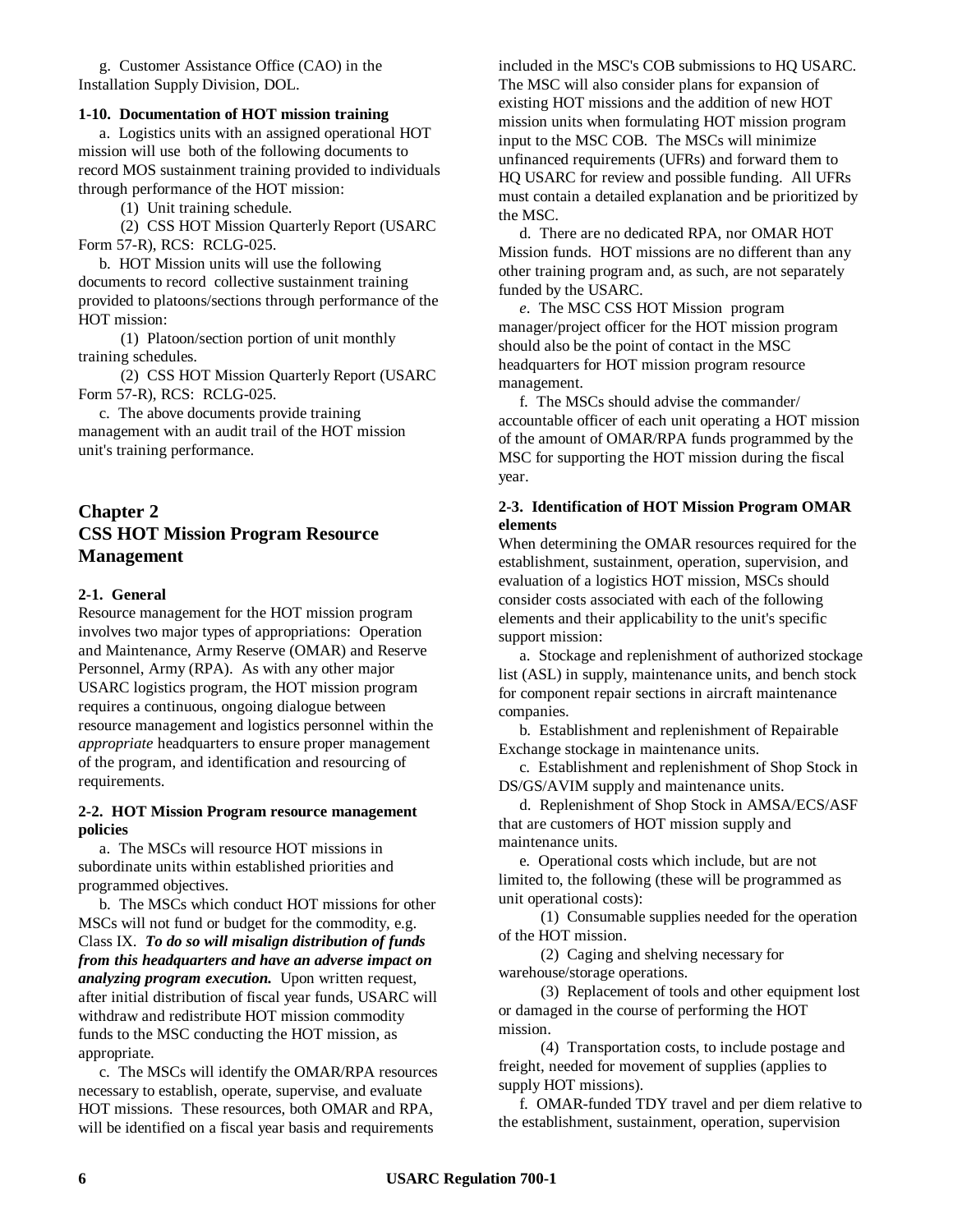and evaluation of each HOT mission unit by each of the following command levels:

(1) Unit.

(2) Battalion/Group.

(3) Materiel Management Center/Movement

- Control (as applicable).
	- (4) MSC.

# **2-4. Identification of HOT Mission Program RPA elements**

a. When determining the RPA resources required to establish, operate, supervise and evaluate a CSS HOT mission, MSCs will be concerned mainly with RPA special training funds. RPA special training funds are normally used within the HOT Mission Program to fund the ADT necessary for training and operations outside the time limits and operational constraints imposed by AT and IDT. Care must be taken to ensure accurate reporting of man-days expended. These man-days provide the basis for computation of MSC RPA dollar requirements and for program validation.

b. The MSCs should consider each one of the following areas and its applicability to the unit's specific support mission when computing RPA special training requirements:

- (1) ASL review boards.
- (2) Inventories.
- (3) HOT Mission Program review.

c. The MSCs will consider the RPA special training requirement at each level of command involved in the HOT mission when formulating program input to the MSC COB.

## **2-5. Funding of support missions**

Support missions will be funded by the respective HOT mission unit's MSC. Support to customer units within the MSC will be provided on a non-reimbursable basis. Support to other MSCs may be either reimbursable or non-reimbursable. Support to ARNG and AC units will be provided strictly on a reimbursable basis. The MOU between the MSCs, State AG, and installations concerned will document the type of support and the method of reimbursement.

# **Chapter 3 Supply Support HOT Missions**

## **3-1. General**

a. Units possessing an MTOE supply support capability qualify for assignment of a Supply Support Activity (SSA) HOT mission. Units will provide supply support only for the classes of supply for which they are organized, manned, and equipped unless otherwise approved by the MSC.

b. An MSC seeking to use any other unit as an SSA should seek approval from the USARC.

## **3-2. Scope**

a. Units assigned SSA HOT missions are authorized to provide supply support in the following classes of supply, within mission capability:

- (1) Class I (Subsistence, Non perishable).
- (2) Class II (General supplies to include maps).
- (3) Class III (Packaged petroleum products).
- (4) Class IV (Construction materiel).
- (5) Class VII (Major end items).
- (6) Class VIII (Medical supplies).
- (7) Class IX (Repair parts).

b. The MSCs are authorized to assign direct support missions to general support (GS) units, where necessary, when employed in the support role.

c. The MSCs may designate TDA activities such as Area Maintenance Support Activities (AMSAs), Equipment Concentration Sites (ECSs), and Aviation Support Facilities (ASFs) as customers of supply and maintenance units with a Class IX supply support capability. Customer units will be listed by Department of Defense Activity Address Code (DODAAC) as an enclosure to the HOT supply support mission assignment letter.

## **3-3. Stock Record Account (SRA) establishment and operations**

a. Each unit assigned a supply support HOT mission will establish a customer support SRA. A Stock Record Officer (SRO) will operate the SRA. The account will be established only upon receipt of a HOT mission assignment memorandum from the MSC.

b. The support installation will assign a DODAAC to each SRA and the DODAAC will serve as the account serial number. The unit requests a DODAAC for the SRA from the appropriate support installation.

c. The SRO is the accountable officer and will account for supplies in the SRA (in accordance with AR 710-2) from time of receipt until they are issued to customer units, turned in to the higher source of supply, or dropped from accountability per AR 735-5. The unit will appoint the SRO in writing (in accordance with AR 735-5, paragraph 2-10) and will provide copies of the appointment order to intermediate commands (battalion/group), MMC, support installations, and the MSC headquarters, as required.

d. Units using a manual stock record account will use policies and procedures outlined in AR 710-2, chapter 3, and DA Pamphlet 710-2-2.

e. Units operating under, or supported by, an approved automated supply system will follow the appropriate procedural manuals for that system.

## **3-4. Equipment Redistribution Activity (ERA) operations**

a. The MSCs are authorized to establish an ERA HOT mission in either a Supply & Service Co (DS) or a General Supply Co (GS).

b. The ERA is an MSC level turn-in/holding area for organizational clothing and individual equipment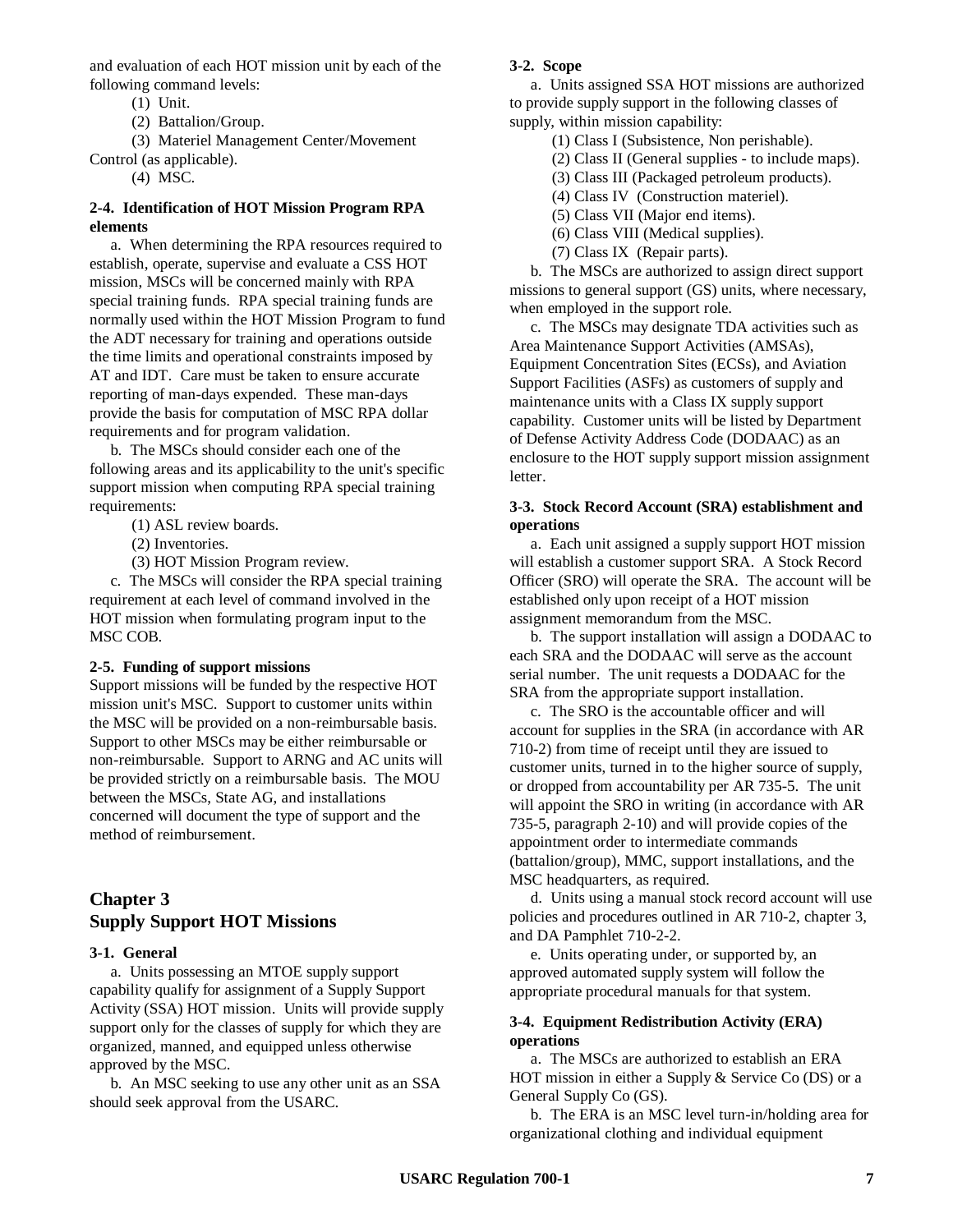(OCIE) excess to the authorization and needs of assigned units. These items may be retained by the MSC to support future requirements generated by unit activations, changes/increases in authorized level of organization (ALO), and no-notice AT and/or OCONUS requirements. The ERA may also be used as a readily available turn-in point for CTA 50-900 items that became excess due to unit inactivations, ALO decreases, etc., pending redistribution within the MSC or other disposition action. Since the ERA is an excess repository and holding area for the MSC, it is not authorized to requisition CTA 50-900 and 50-909 items to increase on-hand quantities within the ERA.

c. The ERA will use an SRA to formally account for all CTA 50-900 items received, stored, and issued in accordance with paragraph 3-3 above.

d. The ERA will issue items in accordance with standard supply procedures and only to the property book officer of the supported unit or his/her representative designated on a current DA Form 1687 (Notice of Delegation of Authority). Use of temporary hand receipts to issue equipment is NOT authorized.

e. Turn-ins from the ERA to the support installation will be made as directed by the MSC commander.

f. The ERA will identify their CTA 50-900 items that are assets by the appropriate Stockage List Code on manual stock records.

# **3-5. Authorized stockage list (ASL) establishment**

a. The MSC is the approving authority for establishing an ASL in a supply support HOT mission unit. The MSC may use any one of the three methods prescribed in DA Pamphlet 710-2-2, paragraph 4-3.

b. The MSC will ensure initial ASLs are capable of supporting the prescribed load lists (PLLs) in customer units to include the Shop Stock Lists of AMSA/ECS/ASF.

c. The MSC will internally coordinate the development, approval, requisitioning and funding of initial ASL, and will also coordinate the establishment and maintenance of these ASLs with the support installation or MMC serving as the higher source of supply for the HOT Mission unit.

# **3-6. ASL Review Board**

a. The MSCs will convene and conduct an ASL Review Board annually. The method used to convene and conduct review boards should be the most convenient and most economical. The MSC DCSLOG, or his/her representative will chair the board. The board will include, as a minimum, representatives from the following commands:

(1) Supply Support Activity (typically the SRO, Supply Platoon Leader, and personnel from the Stock Control and Storage sections).

(2) Intermediate Commands (battalion/group).

(3) Material Management Center (MMC) (if applicable).

(4) MSC(s) of customer units.

(5) For Class IX ASL, the board will also include maintenance representatives.

b. The chairperson may invite Readiness Group representatives and installation DOL (direct support unit's (DSU's) higher source of supply) to attend ASL Review Board meetings.

c. As a minimum, ASL Review Boards will--

(1) Review the depth and range of ASL, recommend any changes and authorize the turn-in of items to higher source of supply.

(2) Review HOT mission internal and external SOPs.

(3) Review supply performance statistics and trends since previous board meeting and from periodic reports.

(4) Ensure the ASL supports the unit's customers.

d. The chairperson will ensure that all attendees and the Supporting Installation Supply Activity receive a copy of the review board meeting minutes.

## **3-7. ASL management**

a. The MSCs will manage ASLs in accordance with procedures prescribed in AR 710-2, chapter 3, and stockage criteria set forth in paragraph 3-8, same regulation, and FORSCOM Supplement 1 thereto.

b. The SSA commander and the SRO will approve routine ASL additions based on demand criteria (nine demands within 360 days to stock); they will not be delayed pending approval by next ASL Review Board. The SRO will move ASL items no longer meeting the retention criteria (three demands in the last 360 days to retain), to the Non-Stockage List (NSL) asset file. These items will not be turned in to the higher source of supply without approval of the ASL Review Board.

c. The ASL Review Boards will pay particular attention to ASL items that support force modernization items of equipment fielded to customer units. Such items will be carried on the ASL under Stockage List Code (SLC) "P".

d. Command-directed (SLC "M") items are controlled and require the approval of the ASL review board. These items will not exceed five percent of the SLC "Q" demand supported items.

# **3-8. Disposition of ASLs upon mobilization**

a. As part of the mobilization planning process, USAR nondivisional Direct Support System (DSS) units will compute and document combat ASLs based on WARTRACE-assigned support missions. During mobilization, each designated HOT mission unit will deploy from home station to mobilization station with all ASL lines listed on their combat ASL. Items not on the combat ASL will be transferred to another HOT mission unit within the MSC or to the activity assuming the responsibility for the support mission.

b. The mobilization plan of each unit with HOT mission demand-supported ASL will specifically address how the unit will move this ASL from home station to mobilization station.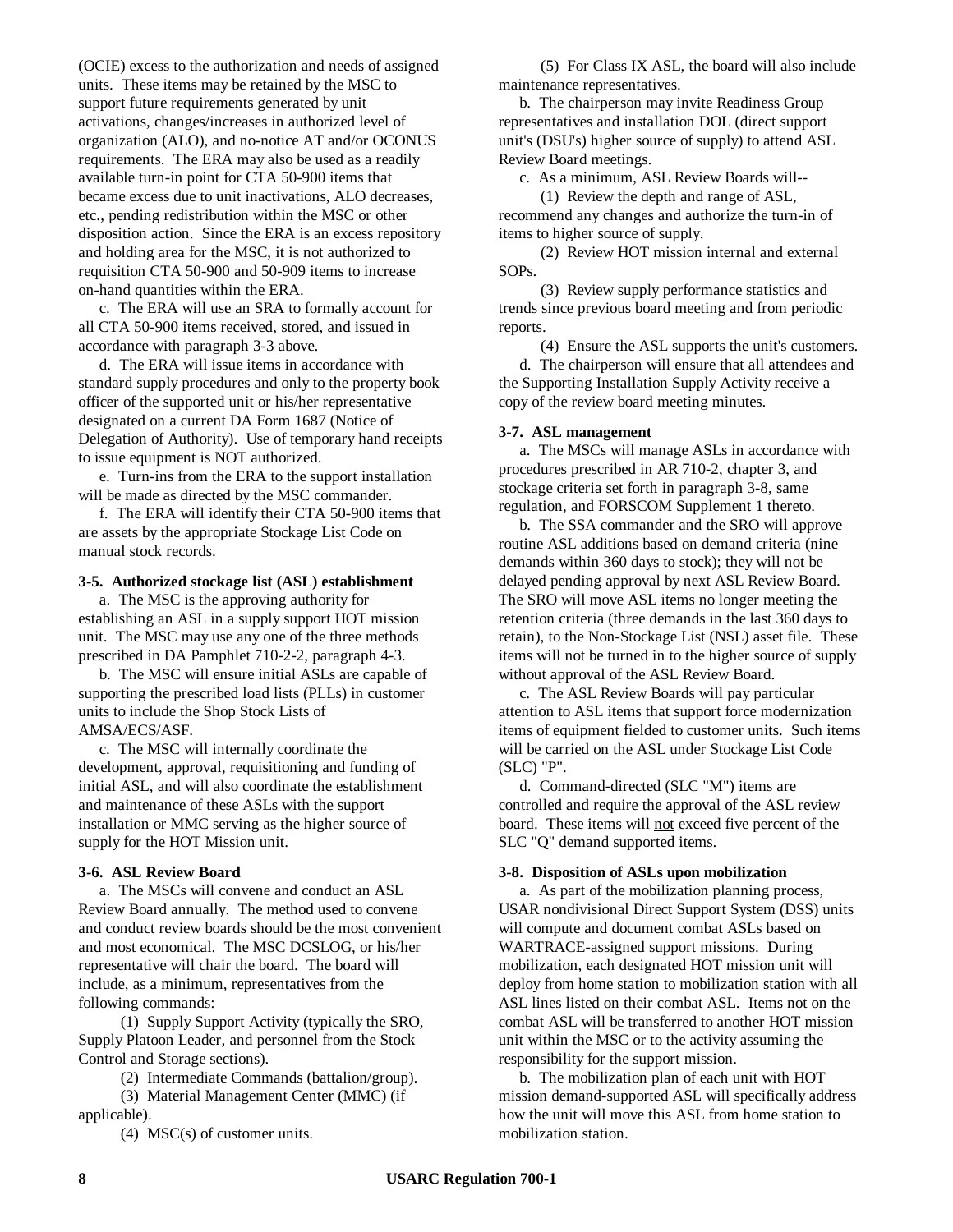c. Upon mobilization, Class IX SSAs will give priority to the movement of ASL line items having an Essentiality Code of C, D, E and J. ASL line items having other Essentiality Codes will be moved to the mobilization station if time and transportation assets permit. Upon arrival at the mobilization station, ASLs will remain under the control of the Stock Record Officer (SRO). Deployment of the ASL will be determined in accordance with FORSCOM Regulation 700-2.

# **3-9. ASL inventories**

a. The SROs will inventory HOT mission unit ASLs annually and upon change of SRO. Annual inventory will be either: (1) closed (wall to wall), or (2) open or cyclic. In either case, each item must be verified at least annually in accordance with AR 710-2, paragraph 3-29. The SRO will also perform special inventories and location surveys as required or as directed by AR 710-2, paragraphs 3-29e through g.

b. Intermediate commands (battalions/groups), MMC/MCC, and MSC will assist HOT mission units in the conduct of these inventories to ensure minimal time is lost in support of customer units.

#### **3-10. ASL storage operations**

a. HOT mission units will store the ASL in one or more of the following locations:

- (1) MTOE authorized repair parts vans.
- (2) Available space within the Reserve Center.
- (3) Available space designated by the MSC.

b. To identify locations. HOT mission SSAs will use the five-character (alphanumeric) storage location code system described in FM 38-741 and FM 38-725.

c. The commander and SRO of each direct support unit (DSU)/general support unit (GSU) will institute physical security measures to safeguard ASL classified as sensitive or pilferable. The Army Master Data File (AMDF) identifies these items with a SEC code other than "U".

# **Chapter 4 Maintenance Support HOT Mission**

#### **4-1. General**

a. Maintenance units and other activities with maintenance support capability which have the necessary personnel, equipment, and tools are candidates for assignment of a maintenance support HOT mission.

b. When feasible, units assigned a maintenance support mission will have their workload managed by an MMC. If an MMC is not available, the unit will have their workload managed at the lowest level possible.

#### **4-2. Scope**

a. Maintenance units may provide support to one or more of the following types of customer units/activities listed in the following priority:

(1) USAR units/activities to include AMSA/ECS/ASF.

- (2) ARNG units/activities.
- (3) Active Component units/activities.

b. When an AMSA/ECS/ASF determines that an item of equipment requires support maintenance, they will first offer the equipment to the maintenance unit with the local HOT mission for that commodity prior to the AMSA/ECS/ASF repairing that item or evacuating the item to the DOL at the supporting installation. If the MMC or Group/Battalion workload manager (if in the chain of command), or the maintenance control section of the HOT mission unit determines the unit is not capable of providing the requested maintenance in a timely manner due to other operational and training requirements, they will notify the AMSA/ECS/ASF within 48 hours of the request for maintenance support.

c. The MSCs will not normally job order equipment that is either high priority or dedicated to a deploying unit, unless the MSC determines that the HOT mission maintenance unit can perform the repair in time to meet mission requirements.

d. Aircraft maintenance companies have authorization to directly support aviation support facilities and to perform maintenance on operational readiness float aircraft. Guidance involving operational readiness float aircraft is contained in AR 750-1 and AR 710-2.

## **4-3. Class IX Repairable Exchange (RX) Activity**

a. Units will establish and operate a Class IX Repairable Exchange (RX) when authorized by the parent MSC in accordance with procedures contained in AR 710-2 and DA Pamphlet 710-2-2.

b. Maintenance units will stock and exchange only those items that are within the units' capability to repair.

c. Units providing repairable exchange to AMSA/ECS/ASF must structure their exchange operations so as to provide service during the normal working hours of the supported unit or activity.

## **4-4. Shop and bench stock**

a. All units with assigned maintenance HOT missions will stock expendable bench stock and demandsupported shop stock repair parts required for efficient shop operations. The units will only use these supplies and repair parts for internal shop support and they will not be intermingled with the unit's PLL or ASL.

b. The MSC may authorize the initial maintenance shop stock list and designate those items to be managed as bench stock and those to be managed as demand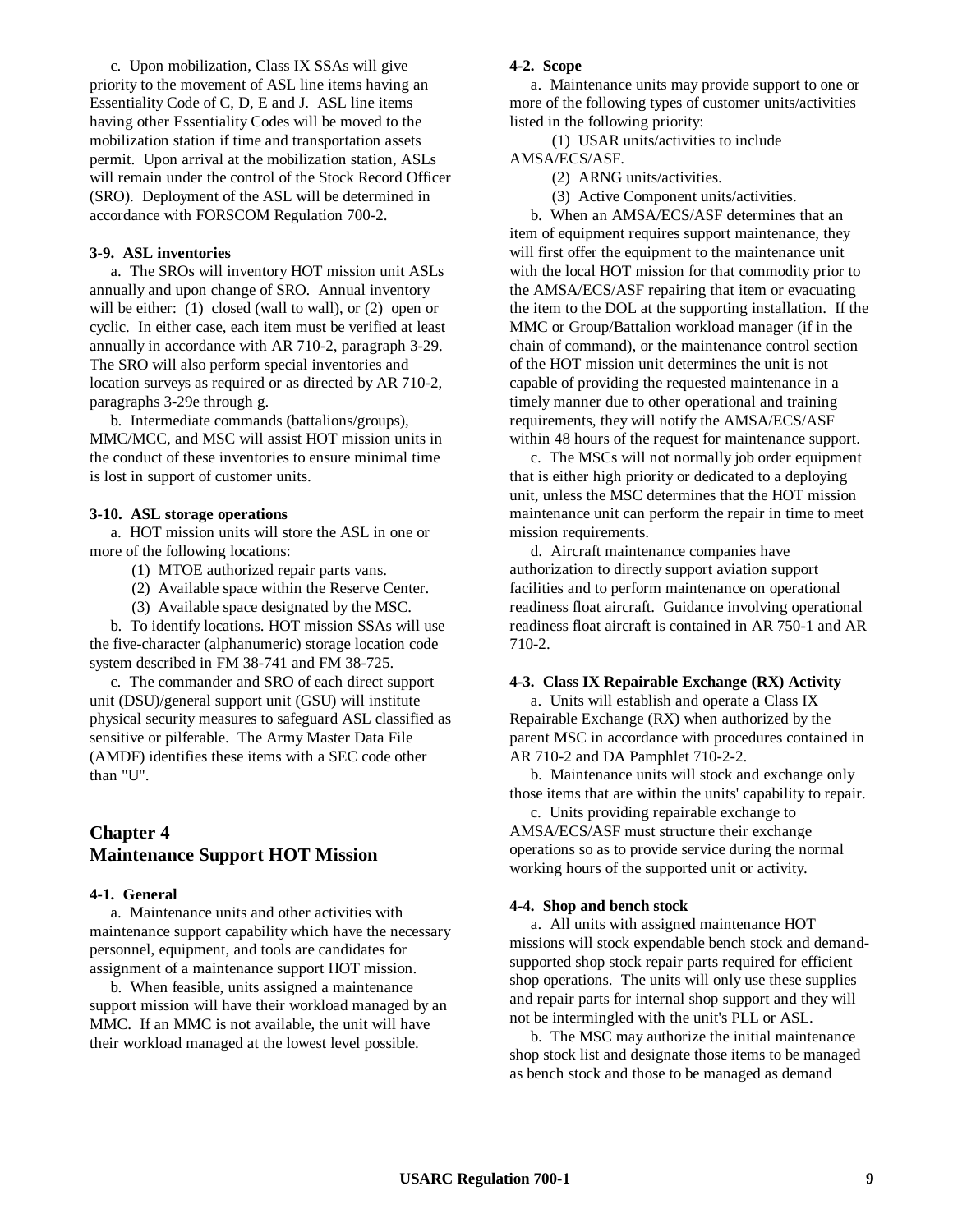supported shop stock in accordance with AR 710-2 and DA Pamphlet 710-2-2. There is a USARC-directed \$200.00 limit for bench stock in aviation.

# **4-5. Workload**

The MSCs, MMCs, and intermediate commands will monitor the assignment and performance of work orders in each maintenance unit to ensure the workload meets the individual and collective training needs of the commodity-oriented platoon/section. The maintenance production control section in each maintenance unit will assign and monitor the status of work orders in each platoon/section.

# **4-6. Class IX SSA**

The MSCs may give authorization to maintenance units with supply support activities for Class IX supply HOT missions. The Class IX supply HOT mission must be run in accordance with appropriate ARs, DA pamphlets, and procedures outlined in chapter 3 of this regulation.

# **Chapter 5**

# **Field Services HOT Mission**

# **5-1. General**

Units possessing an MTOE capability to provide field services to other units may be assigned field services HOT missions.

# **5-2. Scope**

a. Units have authorization to provide support in one or more of the following areas:

(1) Laundry and shower.

(*2*) Clothing and textile renovation and repair.

(3) Mortuary affairs.

b. Laundry procedures are outlined in FM 10-280. Units may provide laundry support (with prior coordination) to units conducting FTXs, CPXs, lanes training, and during a unit's IDT in the local area. Laundry support may be provided to ERAs. Items to be laundered may include personal military clothing and organizational clothing and individual equipment (OCIE).

c. Shower procedures are outlined in FM 10-280. Bath HOT missions would include providing bath support to units conducting CPXs, FTXs, and lanes training the local area, normally in a field environment.

d. Units with mortuary affairs capabilities should seek training opportunities and may include providing support, where permitted, to city, county, and national cemeteries, as well as to the local coroner's office. Procedures are found in FM 10-286. Clothing and textile renovation procedures are outlined in FM 10-16. Units should be assigned missions to provide clothing and renovation/repair to other USAR units in the area. Units may provide these services to ERAs and AMSA/ECS. Items to be repaired may include personal military clothing, organizational clothing and equipment, tentage, and vehicle canvas/tarpaulins.

# **Chapter 6 Transportation HOT Mission**

# **6-1. General**

Transportation units that have the necessary personnel and equipment by MTOE are eligible for the assignment of a transportation HOT mission.

# **6-2. Scope**

a. Transportation HOT mission possibilities are limited only by MTOE capabilities, imagination of the transportation planner, and/or the availability of resources.

b. Possible types of HOT missions may include, but are not limited to:

(1) Transportation/logistical support to other units during IDT.

(2) Support to Reserve Component or Active Component units conducting Emergency Deployment Readiness Exercises.

(3) Participation/support in hauling equipment, vessel loading/discharge operations in support of major exercises.

(4) Unit Training Assembly(UTA)/Multiple Unit Training Assembly (MUTA)/annual training at military ocean terminals, outports and commercial port facilities.

(5) Planning, conducting, and evaluating mobilization exercises at MOB sites.

(6) Line haul support and evacuation of deadlined equipment to units, MSCs, TAGs, AMSAs, ECSs, and installations.

(7) Drivers' training and testing.

c. When working mileage figures for each unit with an assigned Transportation HOT mission, the MSC will ensure the figures represent the actual miles driven.

# **Chapter 7**

# **CSS HOT Mission Reporting Requirements and Procedures**

# **7-1. General**

a. The MSC will ensure that each subordinate unit, with an assigned HOT Mission, prepares and submits a CSS HOT Mission Quarterly Report (USARC Form 57- R), RCS: RCLG-025. The MSC will consolidate all reports under one endorsement and forward them to Commander, U.S. Army Reserve Command, ATTN: AFRC-LGS-S. The MSC will also provide a copy of each report to the appropriate RG. The purpose of the report is to identify the OMAR/RPA funds expended on the HOT mission, the training value received, and to provide information on the activities conducted and performance data concerning the effectiveness of customer support provided. Use USARC Form 57-R (Combat Service Support Hands-on-Training Mission Quarterly Report, RCS: RCLG-025) to prepare and submit the report in accordance with completion instructions in paragraph 7-2. A blank copy of the form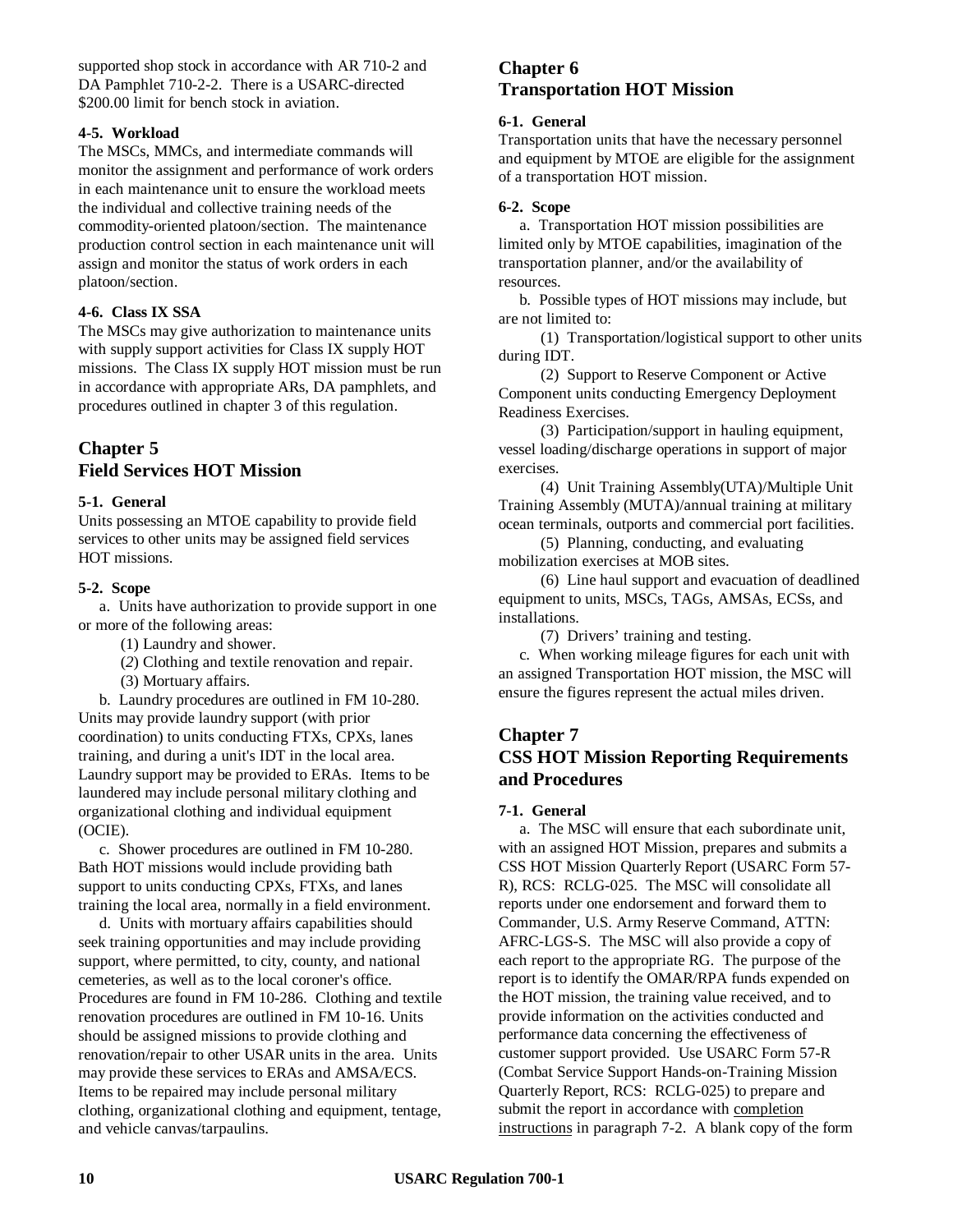is at the back of this regulation for reproduction purposes.

b. The cut-off dates for the report are 31 Dec, 31 Mar, 30 Jun, and 30 Sep of each year. Units will forward reports through the chain of command to the USARC so as to arrive within *30* days after the cut-off date.

c. Units not performing any HOT mission-related training or activities within the quarter will submit a negative report (indicate in Section I, Item 5, of USARC Form 57-R). Identify reasons for inactivity in the commander's narrative of training data (USARC Form 57-R, Section II, Item 2) and identify next quarter training plans in Section II, Item 3.

# **7-2. Instructions for completing USARC Form 57-R (Combat Service Support Hands-on-Training Mission Quarterly Report, RCS: RCLG-025)**

a. *SECTION I: General Information.*

(1) Item 1. Enter unit designation.

(2) Item 2. Enter MSC name.

 $(3)$  Item 3. Enter report period (e.g., 1st qtr FY) 93).

(4) Item 4. Enter type of support activity (e.g., movement, supply, services, maintenance, repair parts, water distribution).

(5) Item 5. Check applicable box to indicate if report is negative. (If "YES" is checked, identify reasons for inactivity in Section II, Item 2, Commander's Narrative.)

(6) Item 6. Enter number of training man-days used during the quarter in the applicable block: IDT/AT or ADT.

(7) Item 7. Enter total dollars expended during quarter in the applicable block: RPA, OMAR.

# b. *SECTION II: Training Data.*

(1) Item 1. Enter number of personnel trained by MOS during the quarter in the following format: MOS-# (e.g., 76P-4, 76V-7, 76Y-2).

(2) Item 2. Enter commander's narrative. Provide a brief narrative on METL Training and MOS sustainment training accomplished during the quarter. For negative reports, identify reasons for inactivity.

(3) Item 3. Enter a brief narrative on training planned for the upcoming quarter.

# c. *SECTION III: Mission Support Activity.*

(1) Item 1. Enter type of supply HOT mission.

(a) Items 1(a) through 1(k). Self explanatory.

(b) Item 1(l). Enter reasons for inventory (e.g., annual).

(c) Item 1(m). Enter type of inventory (e.g., open).

(d) Items 1(n) through 1(t). Self explanatory.

(e) Item 1(u). Enter number of requisitions processed with UMMIPS in the applicable block: PD 1-3 or PD 4-8.

(f) Items  $1(v)$  and  $1(w)$ . Self explanatory.

(2) Item 2. Enter type of maintenance HOT mission (e.g., DS, GS).

(a) Items  $2(a)$  through  $2(g)$ . Self explanatory.

(3) Item 3. Enter type of transportation HOT mission.

(a) Items 3(a) through 3(d). Self explanatory.

(4) Item 4. Enter type of field service HOT

mission. (i.e. laundry, renovation, bakery).

(a) Item 4(a). Self explanatory.

(b) Item 4(b). Enter number of service requests received by type during the quarter in the applicable block(s): laundry, renovation, bakery.

(5) Item 5. Enter type of aviation HOT mission.

(a) Item 5(a) through 5(c). Self explanatory.

(b) Item 5(d). Enter quantity and value of fuel used in applicable block(s): JP4, JP5, and JP8.

# **Chapter 8 Productivity Based Training (PBT) Program**

## **8-1. General**

a. In order to better prepare Reserve units for the future, the PBT Program places greater emphasis on productivity. The PBT Program will provide greater training opportunities than the current HOT missions. The introduction of PBT will improve mission limitations, time constraints (training periods), manning, funding, operational base, automation capability, and base operations support (BASOPS).

b. The PBT Program will train Reserve soldiers on assigned tasks in an environment commensurate to their unit's organic capability and wartime (MTOE) mission. The MSC will designate organizations to maintain sustained unit operations within their respective current organizational structure, using assigned equipment. The majority of all missions will be performed by Reserve personnel on staggered IDT or alternate AT.

c. The creation of a production-based operating system will emphasize productivity, without compromising training. Under PBT, USAR units will perform specific support missions, with organic capability, on a geographic area basis. Each support mission will be contingent on the unit's MTOE mission, will be driven by the unit's METL, and will be customer based.

d. Under the PBT, the MSCs will assign support missions to USAR units in order to support other USAR units. These missions will become the training base for USAR soldiers for MOS sustainment. Under the expanding automated environment, productivity-based training also provides USAR soldiers the necessary hands-on-training with assigned Standard Army Management Information Systems (STAMIS) without which they could not perform their missions. In fact, those STAMIS make this type of training a necessity to ensure that unit personnel master and retain the ability to operate them.

 e. Manning for PBT missions will be based on the support provided and the productivity of the unit. Reserve personnel will perform the majority of the work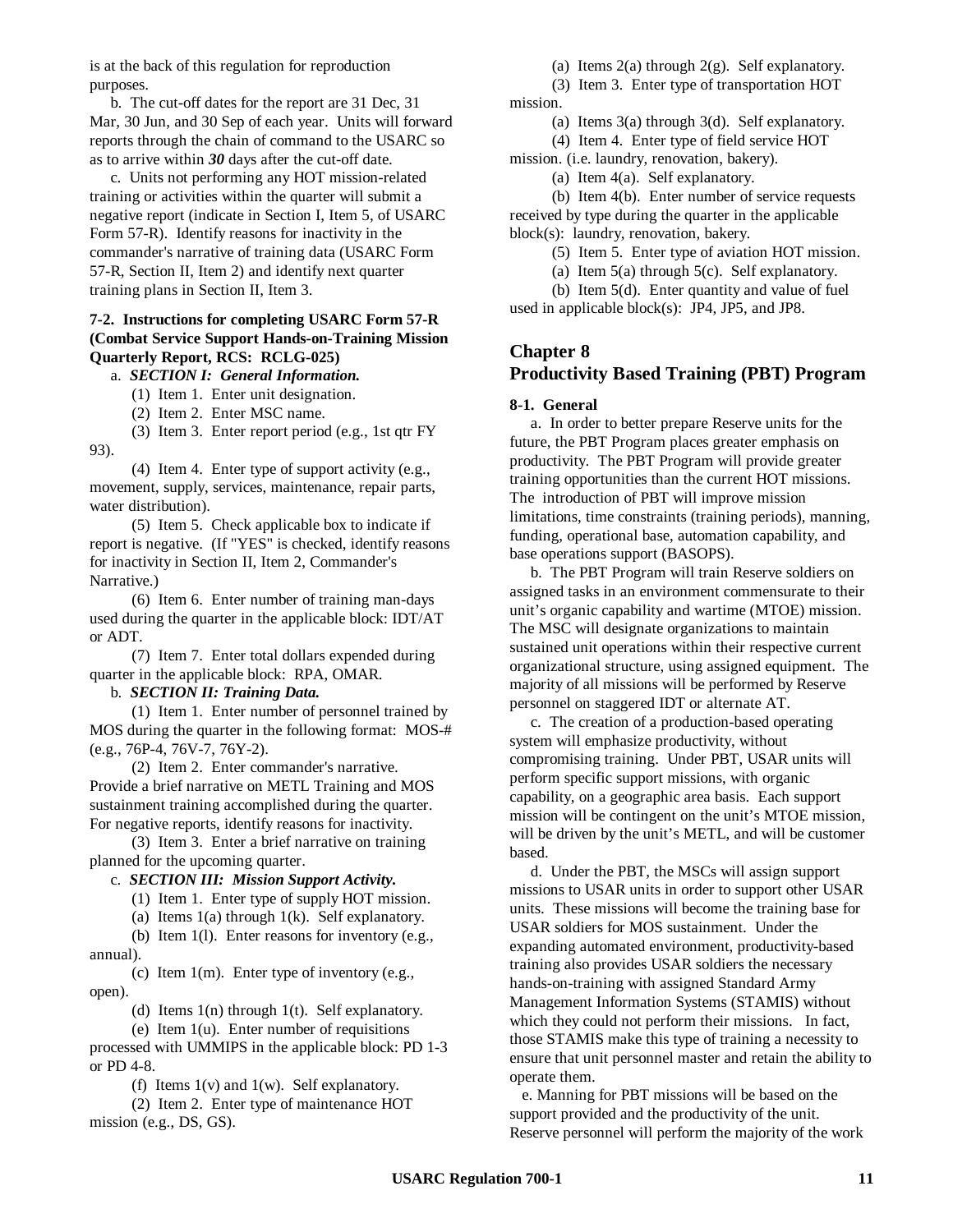during IDT and alternate AT. They would be augmented by a minimum number of FTS personnel who will serve as trainers, handle high priority requirements and accomplish tasks the Reservists could not complete within allotted time frames.

f. Funding for the PBT program will be budget mandated and MSC managed. Both mission and Shop Smart funds will be used to fund the program. Reserve personnel training requirements will continue to be funded from RPA training funds.

g. Training will no longer be the sole priority. Mission accomplishment, achieved from productivity and accompanying training opportunities, is the ultimate goal.

h. The current HOT mission program will still be available for units in areas where PBT cannot be

# **Appendix A References**

# **Section I Required Publications**

| AR 710-2 w/<br><b>FORSCOM</b><br>Suppl 1<br>AR 735-5<br>$AR$ 750-1 w/ | (Supply Policy Below the Wholesale<br>Level). Cited in paras 3-3c, 3-3d, 3-7a,<br>3-9a, 4-2d, 4-3a, 4-4b.<br>(Policies and Procedures for Property<br>Accountability). Cited in para 3-3c.<br>(Army Materiel Maintenance Policies) |
|-----------------------------------------------------------------------|------------------------------------------------------------------------------------------------------------------------------------------------------------------------------------------------------------------------------------|
| <b>FORSCOM</b><br>Suppl $1$ .                                         | Cited in para 4-2d                                                                                                                                                                                                                 |
| DA Pam<br>$710 - 2 - 2$ w/<br><b>FORSCOM</b><br>Suppl 1               | (Supply Support Activity (SSA) Supply<br>System). Cited in paras 3-3d, 3-5a,<br>4-3a, 4-4b.                                                                                                                                        |
| FM 10-16                                                              | (General Fabric Repair). Cited in para<br>$5-2d$ .                                                                                                                                                                                 |
| FM 10-280                                                             | (Mobile Field Laundry, Clothing<br>Exchange, and Bath Operations).<br>Cited in para 5-2c.                                                                                                                                          |
| FM 10-286                                                             | (Identification of Deceased Personnel).<br>Cited in para 5-2d.                                                                                                                                                                     |
| FM 38-725-1                                                           | (Direct Support System (DSS)<br>Commander's Handbook). Cited in<br>para 3-10b.                                                                                                                                                     |
| FM 38-741                                                             | (Direct Support Unit (DSU) Storage<br>Operations). Cited in para 3-10b.                                                                                                                                                            |
| <b>FORSCOM</b>                                                        | (FORSCOM Standing Logistics                                                                                                                                                                                                        |
| Reg 700-2                                                             | Instructions). Cited in para 3-8c.                                                                                                                                                                                                 |
| CTA 50-900                                                            | (Clothing and Individual Equipment).<br>Cited in paras 3-4b, c, and f.                                                                                                                                                             |
| CTA 50-909                                                            | (Field and Garrison Furnishing and<br>Equipment). Cited in paras 3-4b.                                                                                                                                                             |

implemented or the unit is not capable of taking on a complete mission.

# **8-2. Basic policies**

a. The PBT program will not be for all units. Rather, it will augment the present HOT mission program. Some units will continue to conduct HOT missions while other will be assigned specific missions for the conduct of PBT. In order to move from the current HOT mission to PBT, the updated version of this regulation will establish the guidance required to transition the two programs.

b. Both the HOT and the PBT programs encompass CSS organizations and functions. Although most HOT missions are within the logistics arena, the program is open to other specialties; e.g., Medical, Engineer, Public Affairs, etc. The PBT program could also be made available to all CSS units within their capability and the needs of the USAR community.

# **Section II Related Publications**

| AR 5-9                    | (Intraservice Support Installation Area<br>Coordination).                                       |
|---------------------------|-------------------------------------------------------------------------------------------------|
| AR 11-22                  | (Mutual Support and Equipment Sharing<br>Program).                                              |
| AR 37-49                  | (Budgeting, Funding, and Reimburse-<br>ment for Base Operations Support of<br>Army Activities). |
| AR 140-1                  | (Army Reserve Mission, Organization,<br>and Training).                                          |
| AR 140-483                | (Army Reserve Land and Facilities<br>Management Subscription Form:<br>1209-E Blk 5316).         |
| AR 190-51                 | (Security of Army Property at Unit and<br>Installation Level).                                  |
| AR 310-25                 | (Dictionary of United States Army<br>Terms).                                                    |
| AR 310-50                 | (Authorized Abbreviations and Brevity<br>Codes).                                                |
| AR 350-1                  | (Army Training).                                                                                |
| AR 350-37                 | (Individual Training and Evaluation<br>Program (ITEP)).                                         |
| AR 405-10                 | (Acquisition of Real Property and<br>Interests Therein).                                        |
| AR 700-84                 | (Issue and Sale of Personal Clothing).                                                          |
| AR 710-1                  | (Centralized Inventory Management of<br>the Army Supply System).                                |
| AR 725-50 w/              | (Requisitioning, Receipt and Issue                                                              |
| <b>FORSCOM</b><br>Suppl 1 | System).                                                                                        |
| AR 735-11-1               | (Uniform Settlement of Military Freight)<br>Loss and Damage Claims).                            |
| AR 735-11-2               | (Reporting of Item and Packaging<br>Discrepancies).                                             |
| DA Pam<br>25-400-2        | (Modern Army Record Keeping System<br>(MARKS) for TOE and Certain Other<br>Units of the Army).  |